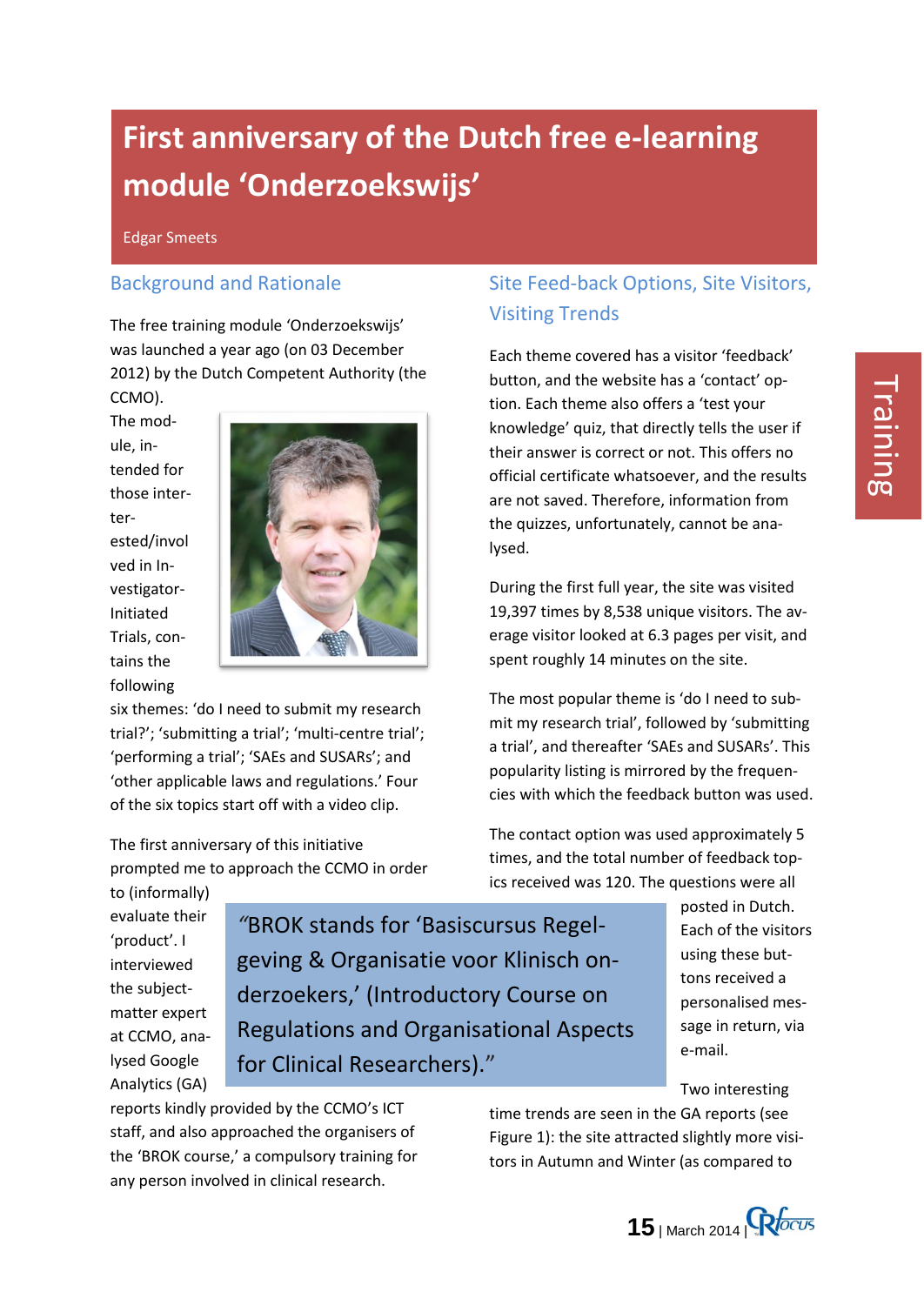Spring and Summer) and the numbers of visits spiked around the dates of BROK examination (see Insert). The latter observation is not surprising, as Onderzoekswijs is being discussed/offered as a means of extra training by training faculty, at each BROK training course.

Although all information in this e-learning course is in Dutch, the site also attracts visitors from countries where Dutch is not spoken. Furthermore, the referral-option to the training site as present on the CCMO website, accounts for approximately 25% of visitors.

#### **Discussion**

The CCMO is satisfied with the results obtained in the first year of the eLearning site. Although training investigators and others involved in the actual conduct of clinical research is not the primary objective of this initiative, the CCMO had foreseen that this site might fill a knowledge gap. The number of visitors the site has attracted within its first year shows, that it does, indeed, do so. Whilst it is difficult to conclude that the users are

In 2013, the BROK course online examination was taken by 2038 candidates. It is obvious that the spikes in visits shown in the GA graph (see Figure 1) reflect their visits to Onderzoekswijs - visits aimed at preparing and testing their knowledge.

The content of the modules was not amended during the first year, but at least one change is foreseen in the near future - the inclusion of training materials on medical devices. The CCMO website, restructured in November 2013, already provides substantial background to the use of medical devices in research, and – as opposed to Onderzoekswijs it is now almost fully bi-lingual (Dutch and English).

For further information, visi[t www.ccmo.nl](http://www.ccmo.nl/)

Attending the course and obtaining the certificate is compulsory for any person involved in clinical research in Dutch academic hospitals. The Dutch Federation of University Medical Centres (NFU) has been offering this course since 2006, and is in charge of its examination and certification management. Although the



**Figure 1. Google Analytics. Onderzoekswijs site. Visits over time in the first year.**

predominantly those involved in investigatorinitiated trials, the number of feedback requests on the two most basic modules suggests they are.

This eLearning site has caused a shift in administrative work procedures at the CCMO, that asks for further consolidation; Instead of CCMO's 'clients' phoning the administration desk during office hours, a quite substantial and separate stream of questions now reaches them via the modules' feedback option.

content of the courses may vary per University Medical Centre (UMC), the web-based examination (since 2007) is identical for all course participants. Names of certified researchers at each medical centre are listed on an online, public register 'BROK® register', kept by NFU.

To date, 6973 persons have successfully passed the BROK examination (given as central sessions). In 2013, 2038 candidates took part in the examination, of whom 1779 passed (i.e. a 87% pass rate).